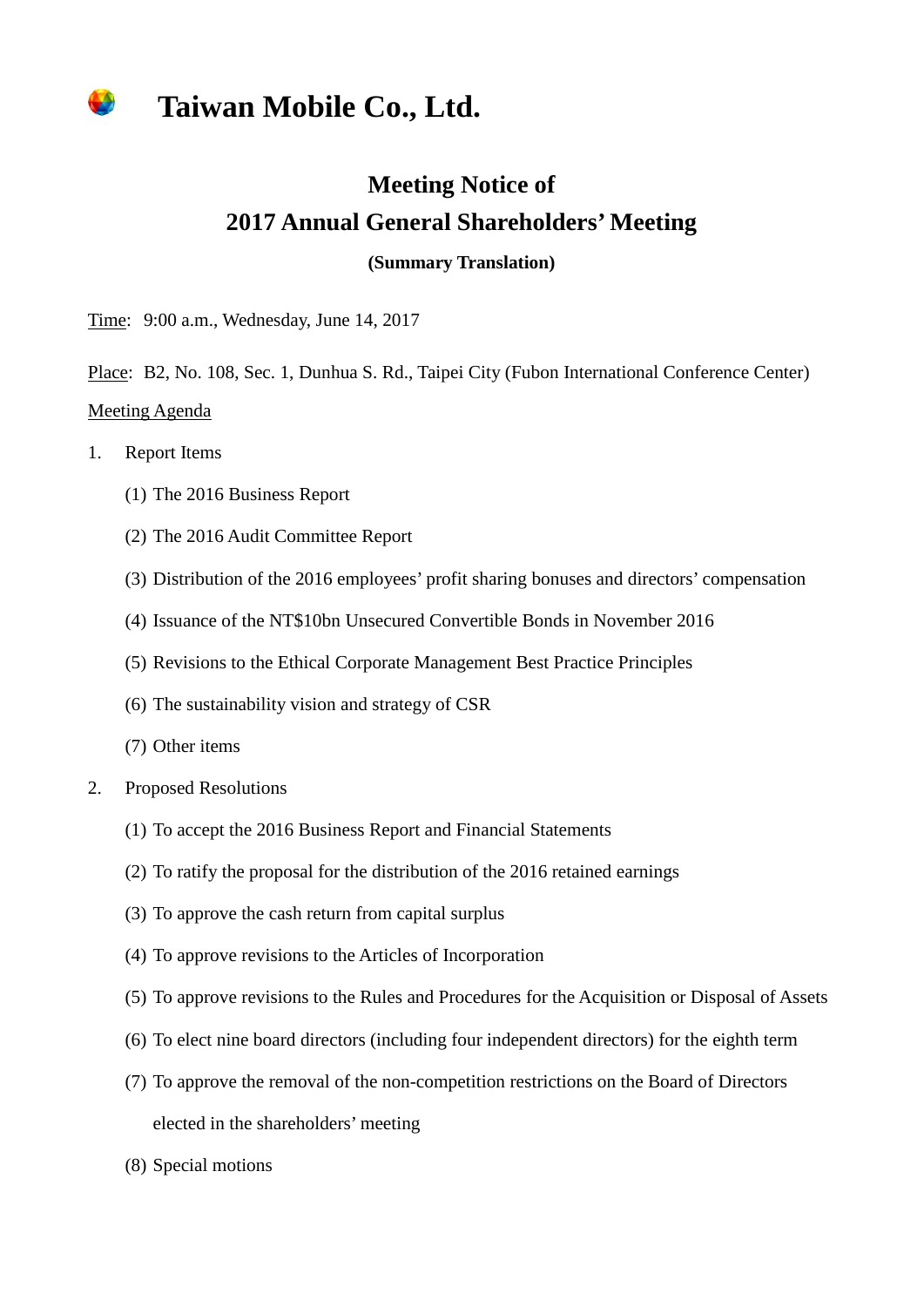

## **Taiwan Mobile Co., Ltd.**

## **2017 Annual General Shareholders' Meeting**

# **Brief Summary of Proposed Resolutions (Translation)**

AGM Time: 9:00 a.m., Wednesday, June 14, 2017 AGM Place: B2, No. 108, Sec. 1, Dunhua S. Rd., Taipei City (Fubon International Conference Center)

*Note to Readers:*

*If there is any conflict between the English version and the original Chinese version or any difference in the interpretation of the two versions, the Chinese-language version shall prevail.*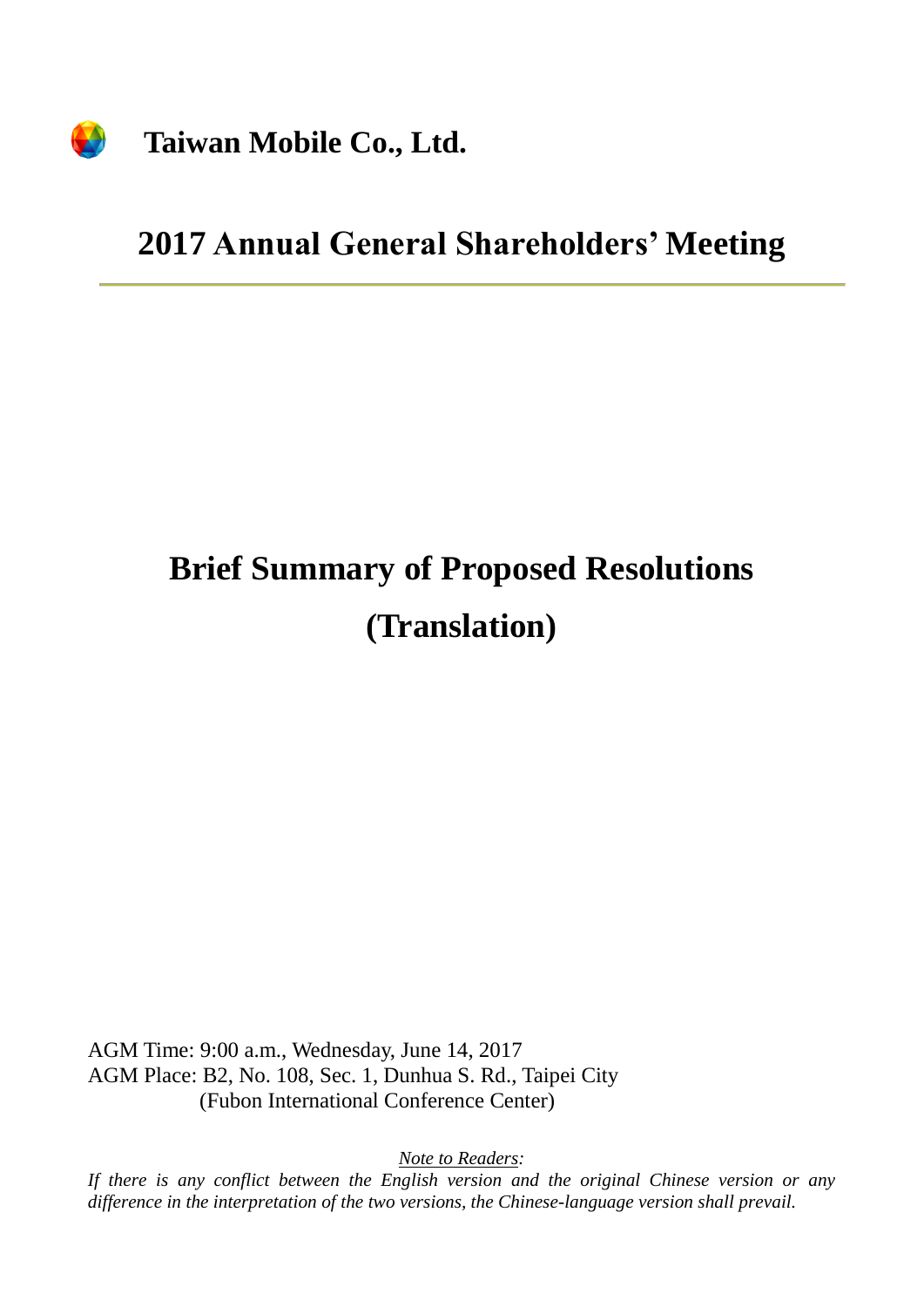### **Proposed Resolutions**

#### **1. To accept the 2016 Business Report and Financial Statements**

Taiwan Mobile's (The Company) financial statements were audited by certified public accountants, Kuo Li-Wen, Lai Kwan-Chung of Deloitte & Touche. Resolution:

#### **2. To ratify the proposal for the distribution of the 2016 retained earnings**

- (1) The Company's 2016 net income was NT\$15,320,187,297.
- (2) Cash dividend from retained earnings proposed by the Board is NT\$14,176,599,025. The Company received letters of agreement from TCC Investment Co., Ltd. (TCCI), TCCI Investment & Development Co., Ltd. (TID) and TFN Union Investment Co., Ltd. (TUI) forfeiting their share of dividends from the Company. Deducting 698,751,601 shares collectively owned by TCCI, TID and TUI from the total outstanding shares of 3,420,832,827, the share count entitled to receive dividends is 2,722,081,226, representing NT\$5.208. It is proposed that the Chairman be authorized to set a record date for distribution and make relevant adjustments, if any, based on the total number of shares outstanding on the record date.

Resolution:

#### **3. To approve the cash return from capital surplus**

Cash return from capital surplus proposed by the Board is NT\$1,067,055,841. The Company received letters of agreement from TCC Investment Co., Ltd. (TCCI), TCCI Investment & Development Co., Ltd. (TID) and TFN Union Investment Co., Ltd. (TUI) forfeiting their share of cash return from the Company. Deducting 698,751,601 shares collectively owned by TCCI, TID and TUI from the total outstanding shares of 3,420,832,827, the share count entitled to receive dividends is 2,722,081,226, representing NT\$0.392. It is proposed that the Chairman be authorized to set a record date for distribution and make relevant adjustments, if any, based on the total number of shares outstanding on the record date.

Resolution:

#### **4. To approve revisions to the Articles of Incorporation**

To add the distribution of medical supplies & equipment as a new business category for the Company's myfone online shopping service, the Company proposed revisions to Article 2 of the Articles of Incorporation.

Resolution:

#### **5. To approve revisions to the Rules and Procedures for the Acquisition or Disposal of Assets**

In compliance with the Financial Supervisory Commission's issuing of interpretation No. 1060001296 related to the "Regulations Governing the Acquisition and Disposal of Assets by Public Companies" on February 9, 2017, the Company proposed the following revisions:

(1) A third-party fairness opinion of a merger and acquisition is not required if the M&A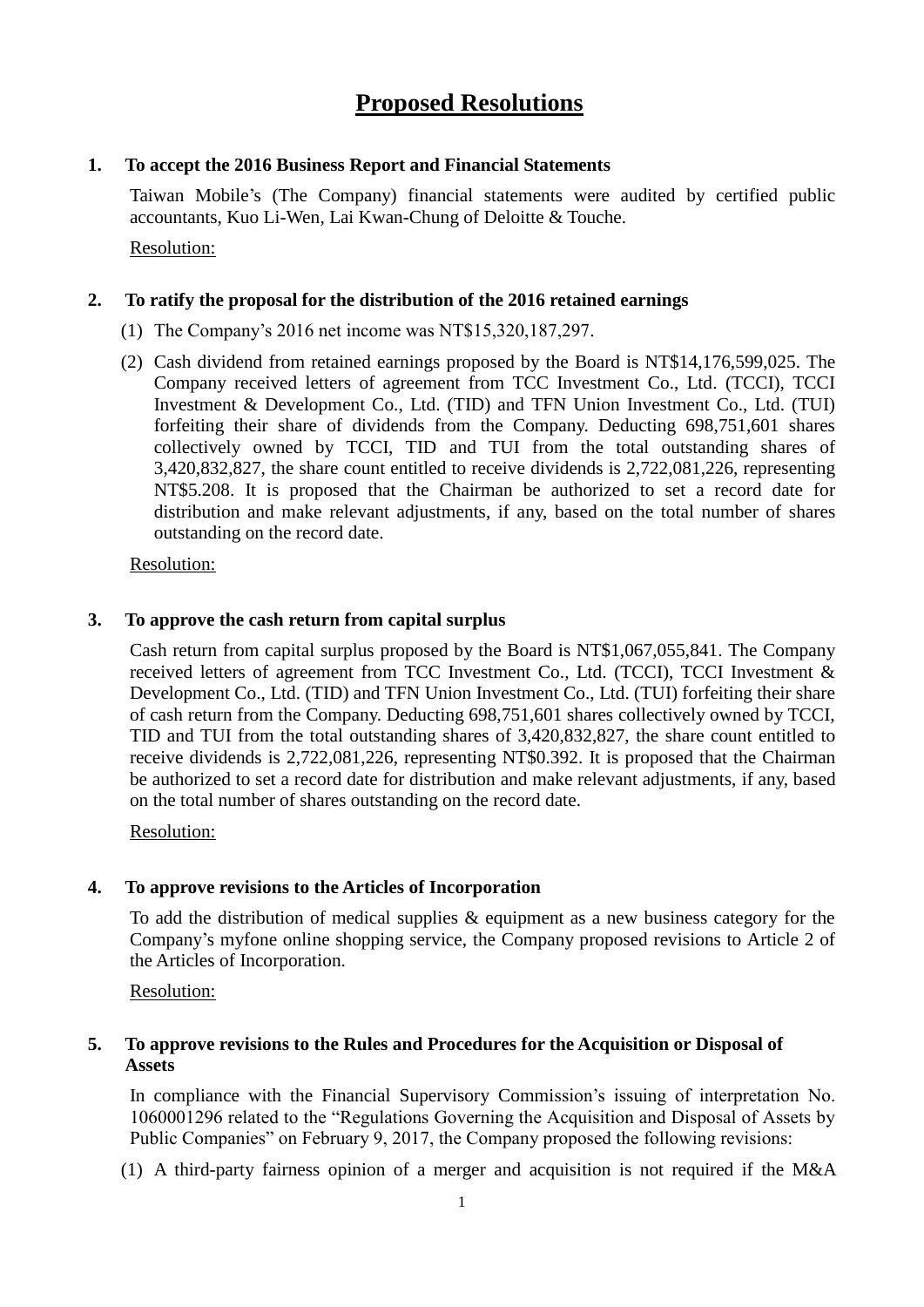occurs within the group, i.e., the Company and its 100%-owned subsidiaries or the merger between the Company's 100%-owned subsidiaries, resulting from the Group's re-organization.

(2) Specifying different sets of criteria for a company with a paid-in capital below NT\$10bn and for one with a paid-in capital of NT\$10bn and above regarding the public announcement and report of a transaction of equipment for business use with a non-related party.

Resolution:

#### **6. To elect nine board directors (including four independent directors) for the eighth term**

- (1) With the term of the current Board of Directors set to expire, the eighth term of Board of Directors shall be elected at the 2017 AGM.
- (2) Article 21 and 21-1 of the Company's Articles of Incorporation promulgate that nine to eleven directors (at least three independent directors), with a three-year tenure of office, shall be persons with legal capacity elected by the shareholders at the shareholders' meeting and shall be determined by a candidate nomination system.
- (3) The eighth term of the Board of Directors with nine directors (including four independent directors) who will hold office from June 14, 2017 to June 13, 2020 shall be elected at the 2017 AGM. The Audit Committee will be composed entirely of independent directors.
- (4) The candidate list of directors was reviewed and approved at the board meeting on May 4, 2017.

| <b>Director Candidates</b>                                           |                                                                                                               |                                                                                                                                                                             |                                                                                                                                                                                                                                |                                 |
|----------------------------------------------------------------------|---------------------------------------------------------------------------------------------------------------|-----------------------------------------------------------------------------------------------------------------------------------------------------------------------------|--------------------------------------------------------------------------------------------------------------------------------------------------------------------------------------------------------------------------------|---------------------------------|
| <b>Name</b>                                                          | <b>Education</b>                                                                                              | <b>Experience</b>                                                                                                                                                           | <b>Current Positions</b>                                                                                                                                                                                                       | <b>Shareholding</b><br>(Shares) |
| Fu-Chi Investment<br>Co., Ltd.<br>Representative:<br>Daniel M. Tsai  | LL.M., Georgetown<br>University<br>LL.B., National Taiwan<br>University                                       | Chairman, Fubon<br>$\blacksquare$<br>Financial Holding Co.,<br>Ltd.<br>- Chairman, Taipei Fubon<br>Commercial Bank Co.,<br>Ltd.<br>- Chairman, Fubon<br>Insurance Co., Ltd. | - Chairman, Taiwan<br>Mobile Co., Ltd.<br>- Vice Chairman, Fubon<br>Financial Holding Co.,<br>Ltd.<br>- Managing Director,<br>Taipei Fubon<br>Commercial Bank Co.,<br>Ltd.<br>- Chairman, Taiwan<br>Fixed Network Co.,<br>Ltd. | 5,748,763                       |
| Fu-Chi Investment<br>Co., Ltd.<br>Representative:<br>Richard M. Tsai | MBA, Stern School of<br>Business, New York<br>University<br><b>BBA, National Taiwan</b><br>University         | - Vice Chairman, Fubon<br>Financial Holding Co.,<br>Ltd.<br>- Chairman, Fubon<br>Securities Co., Ltd.<br>- Vice Chairman, Taipei<br>Fubon Commercial<br>Bank Co., Ltd.      | - Chairman, Fubon<br>Financial Holding Co.,<br>Ltd.<br>- Chairman, Fubon Life<br>Insurance Co., Ltd.<br>- Vice Chairman, Taiwan<br>Mobile Co., Ltd.                                                                            | 5,748,763                       |
| Fu-Chi Investment<br>Co., Ltd.<br>Representative:<br>San-Cheng Chang | Ph.D. in Civil and<br>Environmental<br>Engineering, Cornell<br>University<br>MS in Civil and<br>Environmental | - Premier/Vice Premier,<br><b>Executive Yuan</b><br>- Minister, Ministry of<br>Science and Technology<br>- Minister without<br>Portfolio, Executive<br>Yuan                 | - Chairman, Taiwan<br>Mobile Foundation<br>- Chairman, beingNet<br>Alliance<br>- Chairman, Institute for<br>Biotechnology and<br>Medicine Industry                                                                             | 5,748,763                       |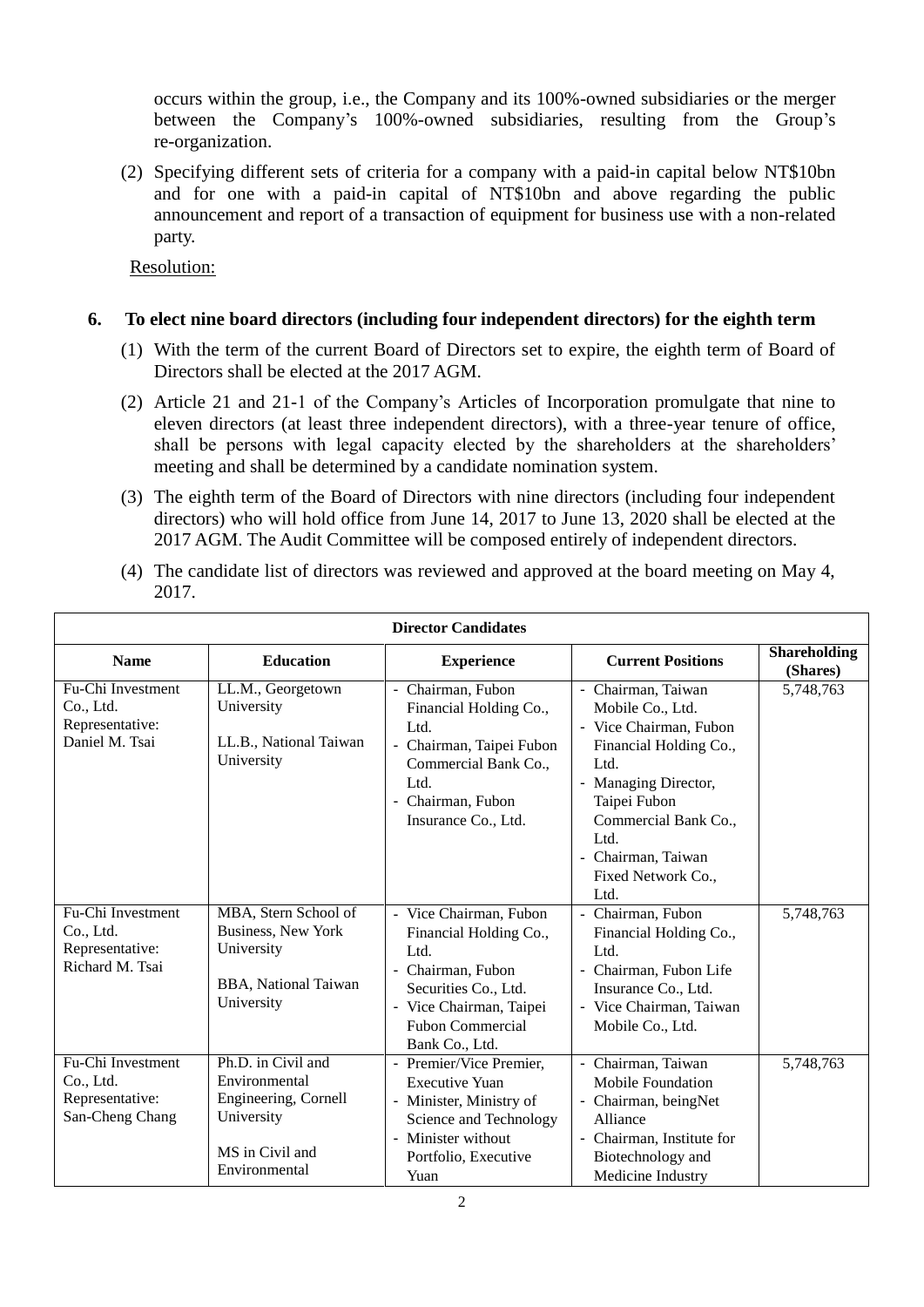|                                                              | Engineering, Stanford<br>University<br>BS in Civil and<br>Engineering, National<br>Taiwan University                                                                           | - Regional Director of<br>Hardware Operations in<br>Asia, Google Inc.<br>- Vice President,<br>e-Enabling Services<br>Business Group, Acer<br>Inc.<br>- Director, Department of<br>Planning and<br><b>Evaluation</b> , National<br>Science Council,<br><b>Executive Yuan</b><br>Director, National | - Dean Emeritus, School<br>of Big Data<br>Management, Soochow<br>University<br>- Dean, Hacker College,<br>National Chiao Tung<br>University<br>- Visiting Chair<br>Professor, Department<br>of Technology<br>Management &<br>Computer Science and<br>Information                                                                                                                       |             |
|--------------------------------------------------------------|--------------------------------------------------------------------------------------------------------------------------------------------------------------------------------|---------------------------------------------------------------------------------------------------------------------------------------------------------------------------------------------------------------------------------------------------------------------------------------------------|----------------------------------------------------------------------------------------------------------------------------------------------------------------------------------------------------------------------------------------------------------------------------------------------------------------------------------------------------------------------------------------|-------------|
|                                                              |                                                                                                                                                                                | Center for<br>High-performance<br>Computing, National<br>Science Council,<br><b>Executive Yuan</b>                                                                                                                                                                                                | Engineering, Chung<br>Hua University                                                                                                                                                                                                                                                                                                                                                   |             |
| TCC Investment Co.,<br>Ltd.<br>Representative:<br>Howard Lin | Ph.D. in Chemical<br>Engineering, National<br>Taiwan University                                                                                                                | Senior Vice President,<br>$\blacksquare$<br>Fubon Financial<br>Holding Co., Ltd.<br>- President, Fubon Asset<br>Management Co., Ltd.<br>- Manager, Technical &<br>Development Dept.,<br><b>Grand Pacific</b><br>Petrochemical Corp.                                                               | - CIO, Fubon Financial<br>Holding Co., Ltd.<br>- Vice Chairman, Fubon<br>Life Insurance Co., Ltd.<br>- Chairman, Fubon<br><b>Financial Holding</b><br>Venture Capital Corp.<br>- Chairman, momo.com<br>Inc.<br>- Director, Fubon Health<br>Management Co., Ltd.<br>- Director, Fu Yi Health<br>Management Co., Ltd.                                                                    | 200,496,761 |
| TCC Investment Co.,<br>Ltd.<br>Representative:<br>James Jeng | Ph.D. and MS in<br><b>Electrical and Computer</b><br>Engineering, State<br>University of New York<br><b>BS</b> in Electrical<br>Engineering, National<br>Cheng Kung University | - Chairman & CEO, Kbro<br>Co., Ltd.<br>- CTO & HBG COO,<br>Taiwan Mobile Co.,<br>Ltd.<br>- CEO, Asia Pacific<br><b>Telecom Group</b><br>- EVP, United Fiber<br><b>Optic Communication</b><br>Inc.<br>- Technical Supporting<br>Manager, AT&T Bell<br>Lab, USA                                     | - President, Taiwan<br>Mobile Co., Ltd.<br>- President, Taiwan Fixed<br>Network Co., Ltd.<br>- President, TFN Media<br>Co., Ltd.<br>- Chairman, Taiwan<br>Digital Service Co.,<br>Ltd.<br>- Chairman, Taiwan<br>Teleservices &<br>Technologies Co., Ltd.<br>- Chairman, Win TV<br>Broadcasting Co., Ltd.<br>- Chairman, Taiwan Kuro<br>Times Co., Ltd.<br>- Director, momo.com<br>Inc. | 200,496,761 |

| <b>Independent Director Candidates</b> |                     |                            |                          |                                 |
|----------------------------------------|---------------------|----------------------------|--------------------------|---------------------------------|
| <b>Name</b>                            | <b>Education</b>    | <b>Experience</b>          | <b>Current Positions</b> | <b>Shareholding</b><br>(Shares) |
| Jack J.T. Huang                        | S.J.D., Harvard     | - Partner-in-charge, Jones | - Partner, Jones Day     |                                 |
|                                        | University          | Day                        | - Chairman, Taiwan       |                                 |
|                                        |                     |                            | M&A and Private          |                                 |
|                                        | LL.M., Northwestern |                            | <b>Equity Council</b>    |                                 |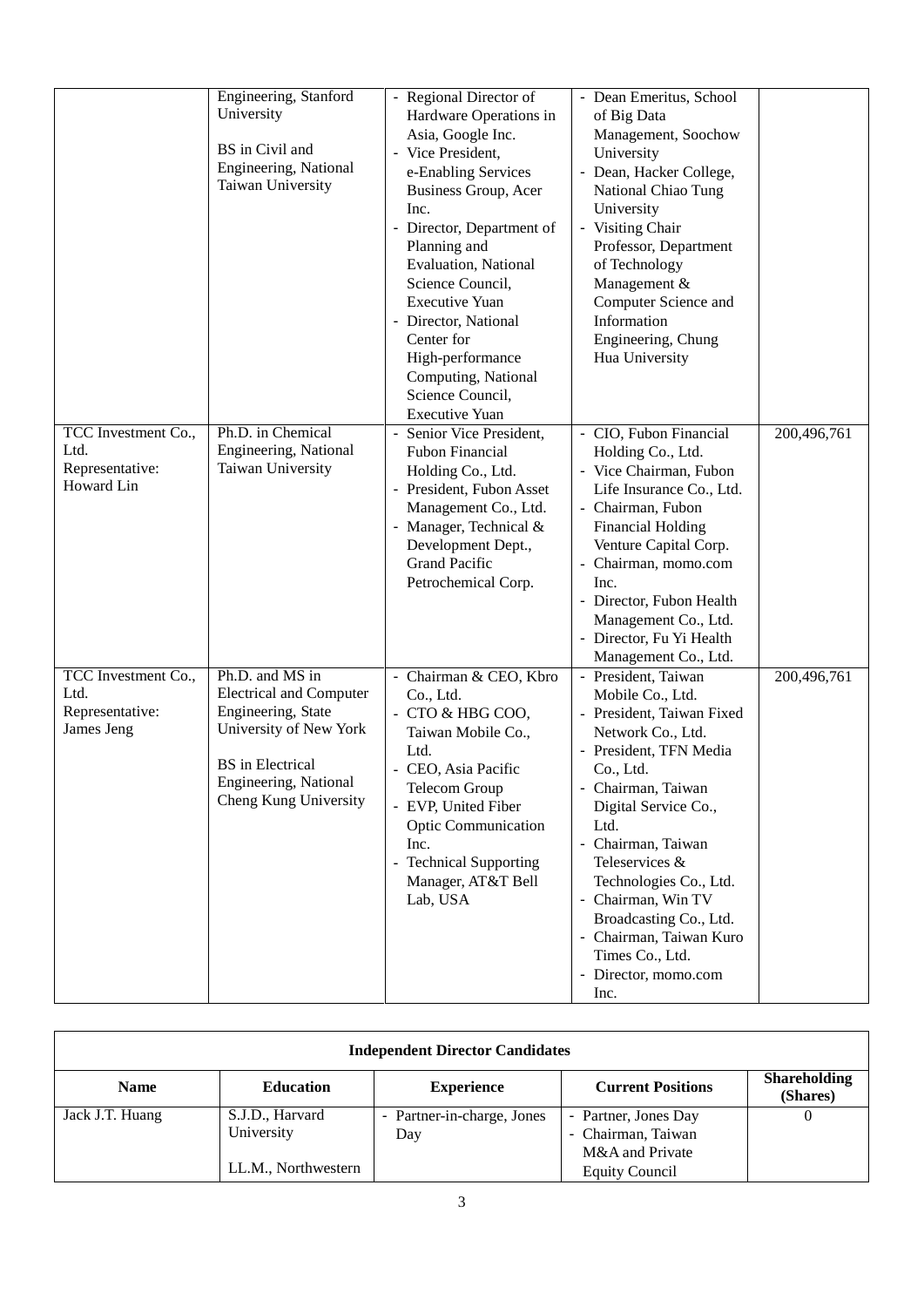|                 | University<br>LL.B., National<br>Taiwan University                                                                                    |                                                                                                                                                                                                                                                                                                                                                                                                                                                                                                                                                                                                              | - Independent Director,<br><b>WPG</b> Holdings<br>- Independent Director,<br>Systex Corp.<br>- Independent Director,<br>CTCI Corp.                                                                                                                                                                              |                |
|-----------------|---------------------------------------------------------------------------------------------------------------------------------------|--------------------------------------------------------------------------------------------------------------------------------------------------------------------------------------------------------------------------------------------------------------------------------------------------------------------------------------------------------------------------------------------------------------------------------------------------------------------------------------------------------------------------------------------------------------------------------------------------------------|-----------------------------------------------------------------------------------------------------------------------------------------------------------------------------------------------------------------------------------------------------------------------------------------------------------------|----------------|
| Hsueh-Jen Sung  | MBA, Harvard<br>University<br>MBA, National<br>Chengchi University<br>BS, National Chiao<br>Tung University                           | - Vice Chairman,<br>Goldman Sachs (Asia)<br>Ltd.<br>- President, Grand Cathay<br>Securities Corp.<br>- Country Manager,<br>Westpac Banking Corp.                                                                                                                                                                                                                                                                                                                                                                                                                                                             | - Chairman, Vaucluse<br>Capital Management<br>Ltd.<br>- Chairman, Shin Chiuan<br>Capital Management<br>Ltd.<br>- Director, Hon Hai<br>Precision Industry Co.,<br>Ltd.                                                                                                                                           | $\overline{0}$ |
| Chung-Ming Kuan | Ph.D. in Economics,<br>University of<br>California, San Diego                                                                         | - Minister, National<br>Development Council<br>- Minister, Council for<br>Economic Planning and<br>Development,<br><b>Executive Yuan</b><br>- Minister without<br>Portfolio, Executive<br>Yuan<br>- Research Fellow/<br>Director / Distinguished<br>Research Fellow,<br>Institute of Economics,<br>Academia Sinica<br>- Director, Social Science<br>Research Center,<br><b>National Science</b><br>Council<br>- Professor, Department<br>of Economics, National<br>Taiwan University<br>- Assistant Professor /<br><b>Associate Professor</b><br>with tenure, University<br>of Illinois,<br>Urbana-Champaign | - NTU Chair Professor<br>- Distinguished Professor,<br>Department of Finance,<br>National Taiwan<br>University                                                                                                                                                                                                  | $\mathbf{0}$   |
| Char-Dir Chung  | Ph.D. and MS in E.E.<br>University of<br>Southern California<br><b>BS</b> in Electrical<br>Engineering, National<br>Taiwan University | - Minister without<br>Portfolio, Executive<br>Yuan<br>- Member / Deputy<br>Convener / Executive<br>Secretary, Board of<br>Science and<br>Technology, Executive<br>Yuan<br>- Member / Deputy<br>Convener / Executive<br>Secretary, National<br>Information and<br>Communications<br>Initiative Committee,<br><b>Executive Yuan</b><br>- Deputy Executive<br>Secretary, Science and                                                                                                                                                                                                                            | - Professor, Department<br>of Electrical<br>Engineering and<br>Graduate Institute of<br>Communication<br>Engineering, National<br>Taiwan University<br><b>IEEE Fellow</b><br>- Convener, Performance<br><b>Evaluation Committee</b><br>of Technology<br>Development Program,<br>Ministry of Economic<br>Affairs | $\Omega$       |